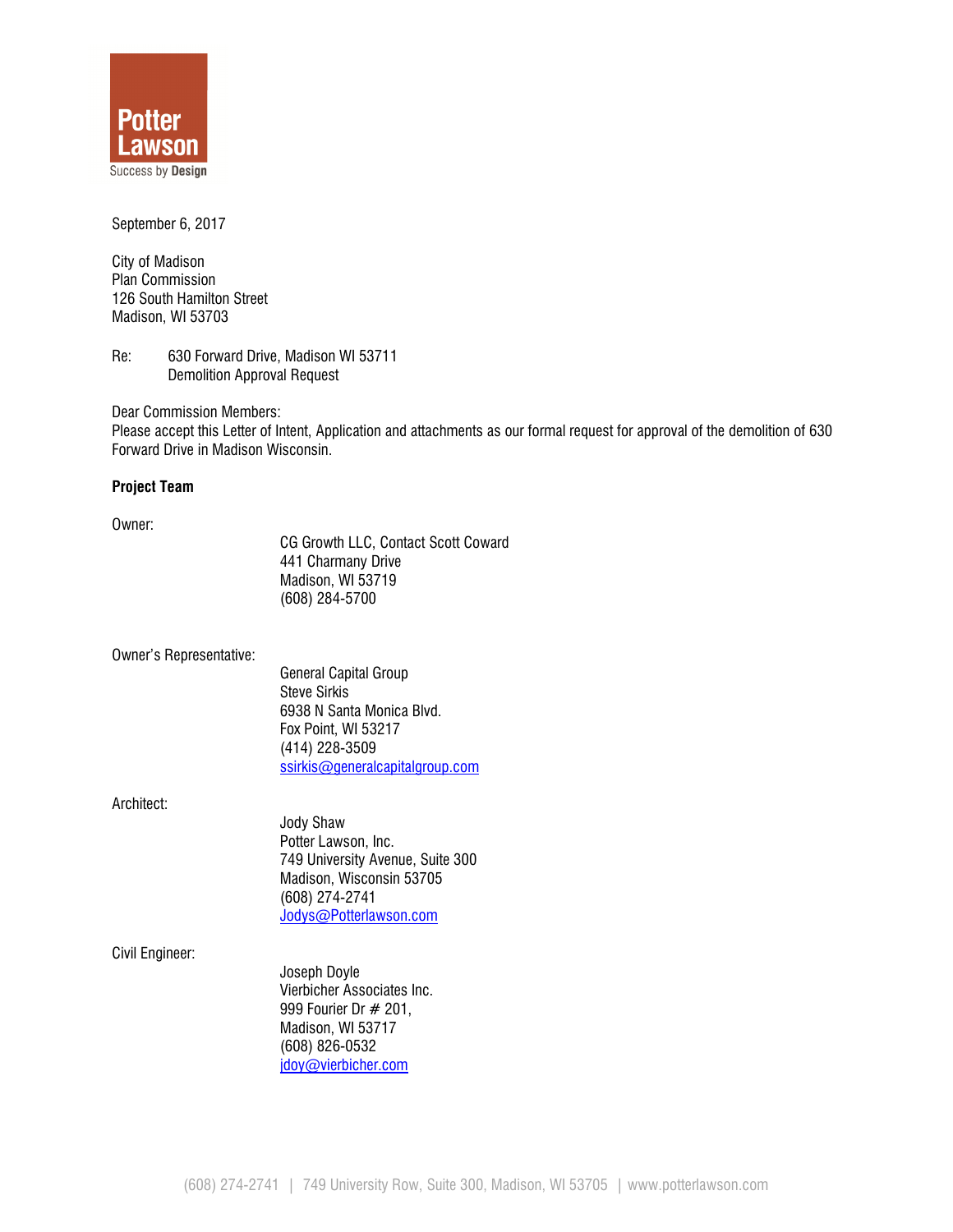Landscape Architect:

Suzanne Vincent Vierbicher Associates Inc. 999 Fourier Dr # 201, Madison, WI 53717 (608) 826-0532 svin@vierbicher.com

Contractor:

Bob Hougard J.H. Findorff & Son 300 S. Bedford St. Madison, WI 53703 (608) 257-5321 bhougard@findorff.com

### The Existing Conditions

The building is located at the end of Forward Drive, adjacent to 601 Rayovac Drive and has been a Research and Development Laboratory until Spectrum left the site. The building is being decommissioned and currently all power and utilities to the facility have been turned off. The Commercial Property Record lists the property as "likely to be a tear down" due to the deteriorating condition and functional obsolescence.

# Staff and Neighborhood Input

The Development Team has discussed the demolition of this building with the City Staff on several meetings.

The Development Team has also met with Alder Clear, and given a neighborhood presentation on August 9, 2017.

### Project Overview

Exact Sciences Corporation is a molecular diagnostics company focused on the early detection and prevention of the deadliest forms of cancer. The company has exclusive intellectual property protecting Cologuard, its non-invasive, molecular screening technology for the detection of colorectal cancer.

Exact Sciences is planning a new Clinical Processing Center for the Cologuard test, as well as future tests that are currently under research. With the existing Rayovac Campus, Exact Sciences is renovating and reinvigorating an underutilized existing building (601 Rayovac Drive) that has sat vacant since Spectrum moved out several years ago. The existing office building and site offers Exact Sciences a location within the city of Madison that offers expansion opportunities.

Phase 1 of the new Clinical Processing Center is located just south of 630 Forward Drive and has been submitted to the City of Madison for Site Plan approval. Exact Sciences will also be occupying one floor in the existing office building at 601 Rayovac Drive by mid-October. Phase 2 of the Clinical Processing Center is already under design, and staff projections will require additional space in the office building at 601 Rayovac Drive. The proposed surface parking lot will provide the required parking for both the Clinical Processing Lab and further development within the 601 Rayovac office building.

Due to the prolonged demolition required by the asbestos removal, the Owner would like to begin demolition of the existing 630 Forward drive this year, to clear the site for the required parking for both the office building at 601 Rayovac Drive, and the second phase of the Clinical Processing Center.

The proposed surface parking lot will have approximately 240 stalls, and will meet design guidelines as set forth by the Urban Design District Number 2. The final design will be submitted to the City Staff and the Urban Design Commission for approval before a construction permit can be issued.

### Working within the Urban Design District Number 2

Grading: Requires positive drainage that allows natural vegetation growth and appears natural. The grades will be sloped to the existing grades where ever possible to reduce the potential for site retaining walls, and maintain a natural appearance.